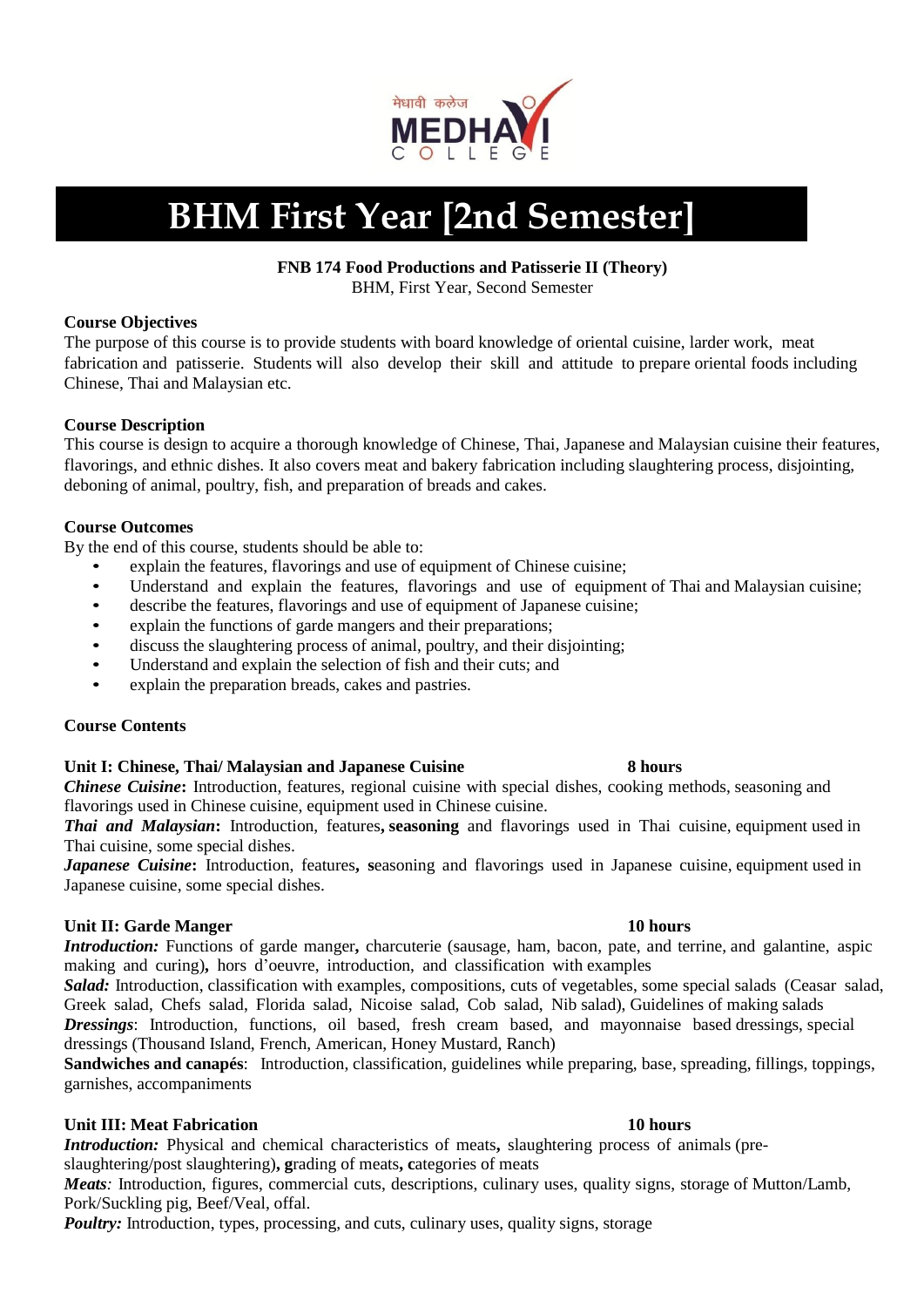# **Unit IV: Fish and Sea Food 6 hours**

*Fish* - Introduction of fish**,** classifications of fish with examples, storage, cuts of fish and culinary uses *Caviar***:** Introduction, types, uses

*Sea food***:** Introduction, classification of sea food with examples and culinary uses

# **Unit V:** Bread Fabrications **6 hours 6 hours**

*Breads:* Introduction, understanding baking, principles of bread making, types of dough, recipes of basic breads, faults in breads making, equipment used in breads making.

### **Unit VI:** Pastries and Cakes 8 hours

Pastry: Introduction, techniques and principles, basic pastes: Short Crust, Sweet, Choux, Suet, making steps and uses, laminated pastes: Puff, Danish, and Croissant, role of ingredients in pastes, equipment used in making pastes *Creams*: Pastry cream, whipped cream, butter cream, lemon cream

*Marzipan*: Introduction, making steps and uses

*Sponge and Cakes***:** Introduction**, p**rinciples of making sponges**,** basic sponges, cares while making sponges and cakes, types of cake, faults in making sponges and cakes, equipment used in making sponges and cakes, classical cakes and pastries, modern trends in cakes and pastries making**, a**pproach of cakes decoration.

### **Basic Texts**

1. Foskett, D. & Ceserani, V. *Theory of Catering.* London: Book Power.

2. Bali, P. V. *Food Production Operations.* New Delhi: Oxford Press Publication.

### **References**

- 1. Arora, K. *Theory of Cookery.* New Delhi: Franks Bros. & Co. Ltd.
- 2. Bali*, P. S. International Cuisine and Food Production Management.* New Delhi: Oxford Press Publication.
- 3. Bali, P. S. *Quantity Food Production Operations.* New Delhi: Oxford Press Publication.
- 4. Pauli, E. *Classical Cooking the modern way.* New York: Van Nostrand Reinhold.
- 5. Philip, T. *Modern Cookery:* Chennai: Orient Blackwan Pvt.

# **FNB 194 Food Productions and Patisserie II (Practical)**

BHM, First Year, Second Semester

# **Course Objectives**

The purpose of this course is to provide students with basic skill to prepare oriental cuisine, larder preparations, and meat, fish, cakes and breads. The students will also develop their attitude to work in food production of any catering establishments.

### **Course Description**

This course is design to cover Chinese, Thai, Japanese, Malaysian cuisine and their basic preparations. It also covers meat fabrication including disjointing, deboning of meat, poultry and fish.

### **Course Outcomes**

By the end of this course, students should be able to:

- prepare basic Chinese dishes;
- prepare basic Thai dishes;
- prepare basic Japanese dishes;
- prepare basic Malaysian dishes; and
- demonstrate cuts of lamb, pork, and fish.

### **Course Contents**

**Practical: Oriental Cookery 24 hours**

4 Courses Chinese Menus 4 (Including regional Chinese appetizers, soups, main course, accompaniment and few desserts)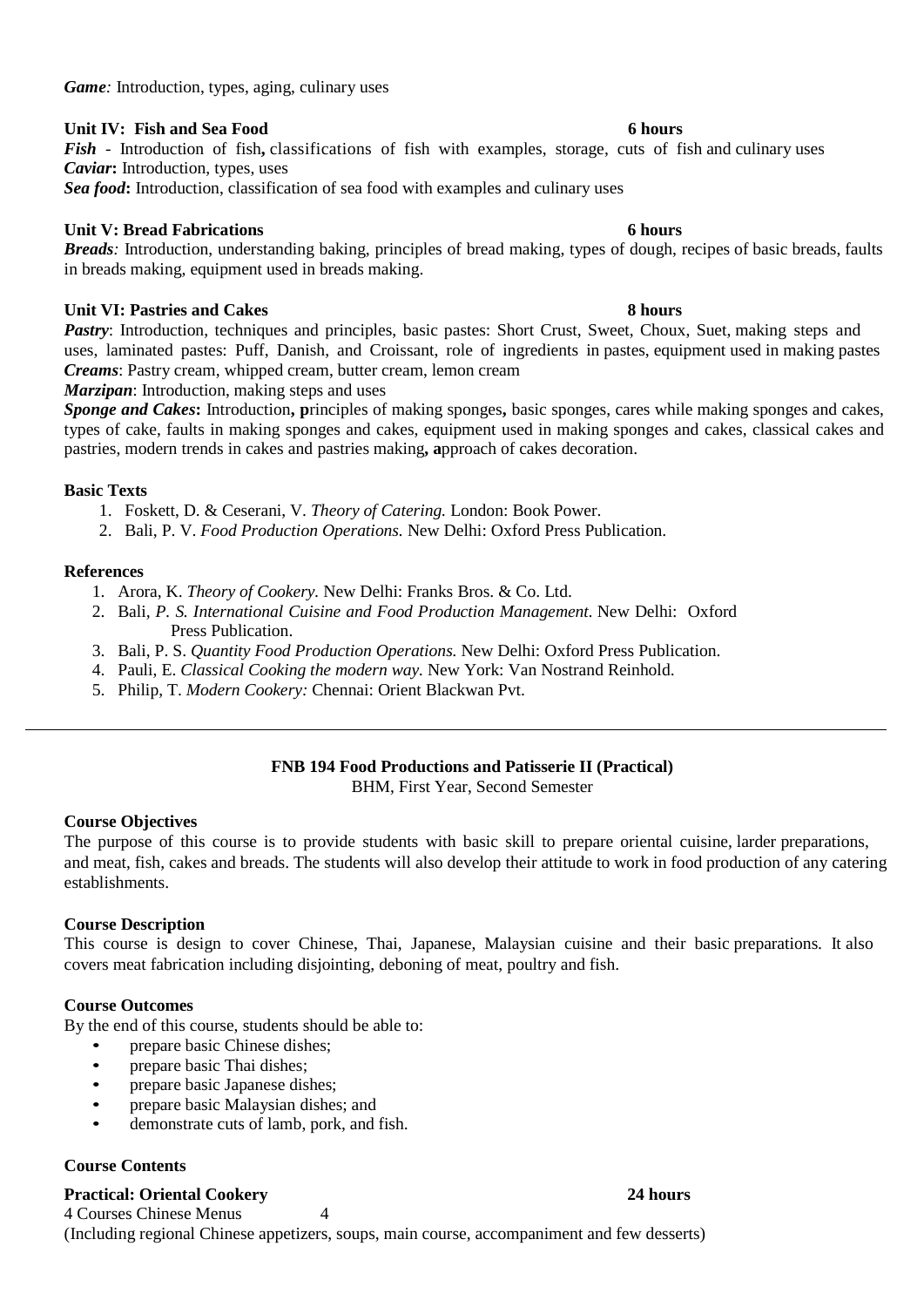4 Courses Thai Manus 2 (Including Thai appetizers, soups, main course, accompaniment and few desserts) 4 Courses Japanese Menu 1 (Including Japanese appetizer, soup, main course, accompaniment dessert) 4 Course Malaysian Menu 1 (Including Malaysian appetizer, soup, main course, accompaniment and dessert)

### **References**

- 1. Bali, P. S. *International Cuisine and Food Production Management.* New Delhi: Oxford University Press Publication
- 2. Hongwiwat, N. *Spicy Thai Cuisine.* Bankok: Sangdad Publishing, Co. LTD
- 3. Hsiung, T. D. *Chinese Regional Cooking*. Beijing: Macdonald Educational Limited Or

Any Chinese, Thai, Japanese or Malaysian cook books

# **FNB 175 Food and Beverage Service II (Theory)**

BHM, First Year, Second Semester

### **Course Objectives**

The purpose of this course to give the knowledge of various restaurant concepts and types of food services along with the knowledge of banquet operation and management. It also aims to introduce the students to various specialized catering operations with balanced mix of theory and practice which will enable the students to gain a better understanding of the role of Food and Beverage service in the context of overall catering operations.

### **Course Description**

This course is designed to acquire a thorough knowledge of various restaurant concepts from different parts of the world and their operation. It also deals with banquet operation and management, in room dining and its process, handling the guest situations in restaurants, operating the pantries and serving non alcoholic beverage and tobacco.

### **Course Outcomes**

By the end of this course, students should be able to:

- understand consumer trends, consumption patterns in the various outlets;
- apply aesthetic and functional considerations to space allocation in various outlets;
- understand a guest –oriented approach to service;
- identify practical considerations involved in the set up of a restaurant facility;
- understand various types of non alcoholic beverage and their service with accompaniments;
- operate the pantry, provide room service and organize banquet and outdoor catering;
- take care of customer needs and handle the odd situations; and
- serve cigarette and cigar to the customers in restaurant.

### **Course Contents**

### **Unit I: Non Alcoholic Beverage 6 hours**

*Introduction & Classification:* Tea, Tea Production process, Various tea products, Coffee, Coffee production process, Various coffee products

### **Unit II: Tobacco 3 hours**

### *Introduction*:

Tobacco production process, Types of tobacco, Cigarette, Types of cigarettes, International cigarette brand, Cigar, Types of cigar, International cigar brand

### **Unit III: Food and Beverage Outlets 6 hours**

### *Introduction:*

Types , Formal, Informal, Casual, Different restaurant concepts from differ parts of the world, Café, Coffee shop, Bistro, Tratoria, Irish pub, Tavern, Modern food and beverage outlets, Smorgasbord, Drive away, Drive in, Pubs, Salad bar, Sushi bar, Snack bar Sandwich bar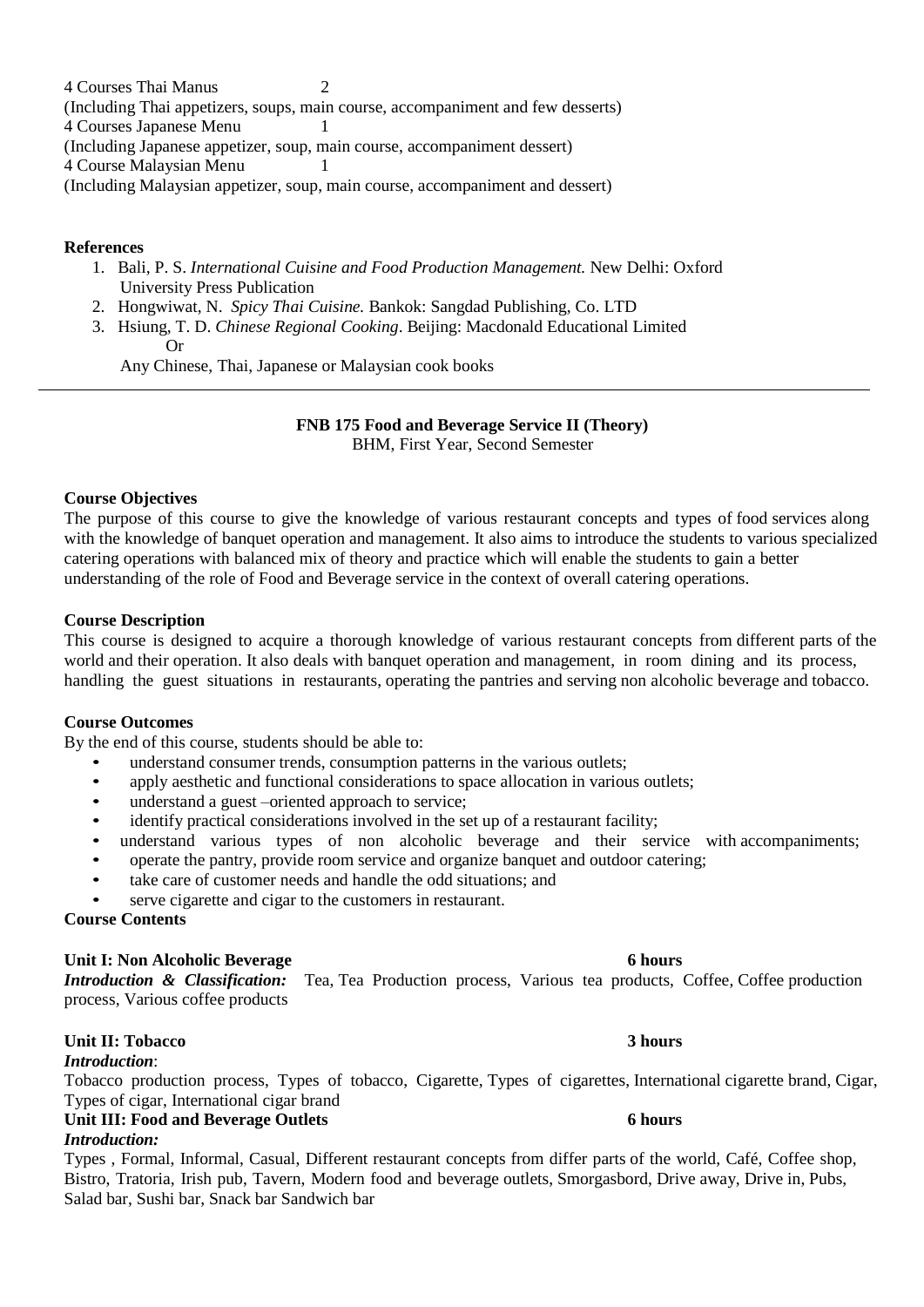### **Unit IV: Sale Control System 5 hours**  *Introduction:*

KOT/Bill Control System (Manual), Triplicate Checking System, Duplicate Checking System, Single Order Sheet, Quick Service Menu & Customer Bill, Making bill, Cash handling equipment, Record keeping **Unit V: Pantry and Operations 5 hours** 

### *Introduction:*

Layout & Planning of Pantry, Modern Pantry Equipments and their care, Products offered by pantry, Non-Alcoholic Beverages- Tea Coffee, Cocoa, malt, Juice, milk, Sandwiches / Canapés, Ice cream and cold sweets

### **Unit VI: Room Service/ In Room Dining and Operations 5 hours**  *Introduction:*

General principles, Types of room service, Layout of Department, Mis-en- place for each shift, Equipments used, Forms and Order Taking, Cycle of Service Time management- lead time from order taking to Clearance, Scheduling and staffing, Suggestive Selling, breakfast cards, Butler Service, Importance, Attributes, Duties & responsibilities, Multitasking

### **Unit VII: Buffets 2 hours**

Definition, Types of buffets, Buffet equipment and table set-up.

### **Unit VIII Banquets 8 hours**

*Introduction:* Organization structure, Duties & Responsibilities of banqueting staff, Features of banquet service, Banquet booking process, Administrative Procedures, Formats Maintained, Banquet Function Prospectus, Types of Function (Formal and Informal), Menu planning for banquet, Seating Arrangements, State banquet, Organizing state banquet, Protocol in seating , Off Premise/ Outdoor catering, Demand of outdoor catering, Special needs for outdoor catering, Special requirement and challenges for outdoor catering

### **Unit IX: Gueridon Service 4 hours**

*Origin and definition*: Types of Trolleys and layout, Special equipments, care and maintenance, Ingredients used, Misenplace for gueridon service, Service Procedures, Service of important classical dishes**,** Carving and jointing at the table, carving trolley, and dishes prepared on the gue'ridon, Flambéing, carving, salad making**,** Merchandising advantage of using trolley

### **Unit X: Customer Care and Handling Situations 4 hours**

Unavailability of Table/reservation, Wrong Order Taking, Handling Unavailability of Food items, Handling Special Requests, Order Delays, Spillages, Return Food, Lost and found properties, Drunken Guest, Dealing with children and Infants, Handling Handicaps, Old age guest, Customer with communication difficulties.

### **Basic Texts**

- 1. Singaravelavan, R. *Food and Beverage Service.* New Delhi: Oxford University Press Publication.
- 2. Lillicrap, D. & Cousins, J. *Food & Beverage Service.* London: ELBS Publishers.

### **References**

- 1. Andrews, S. *Food & Beverage Management.* New Delhi: Tata McGraw Hill.
- 2. Magris, M. & McCreery. *Introduction to Food & Beverage Services*. Cathy.
- 3. Cichy, R. & Hickey, P. *Managing Service In Food and Beverage Operations*. New York: AH&LA.
- 4. Ninemeier, J. D. *Management of Food and Beverage Operations*. New York: AH&LA.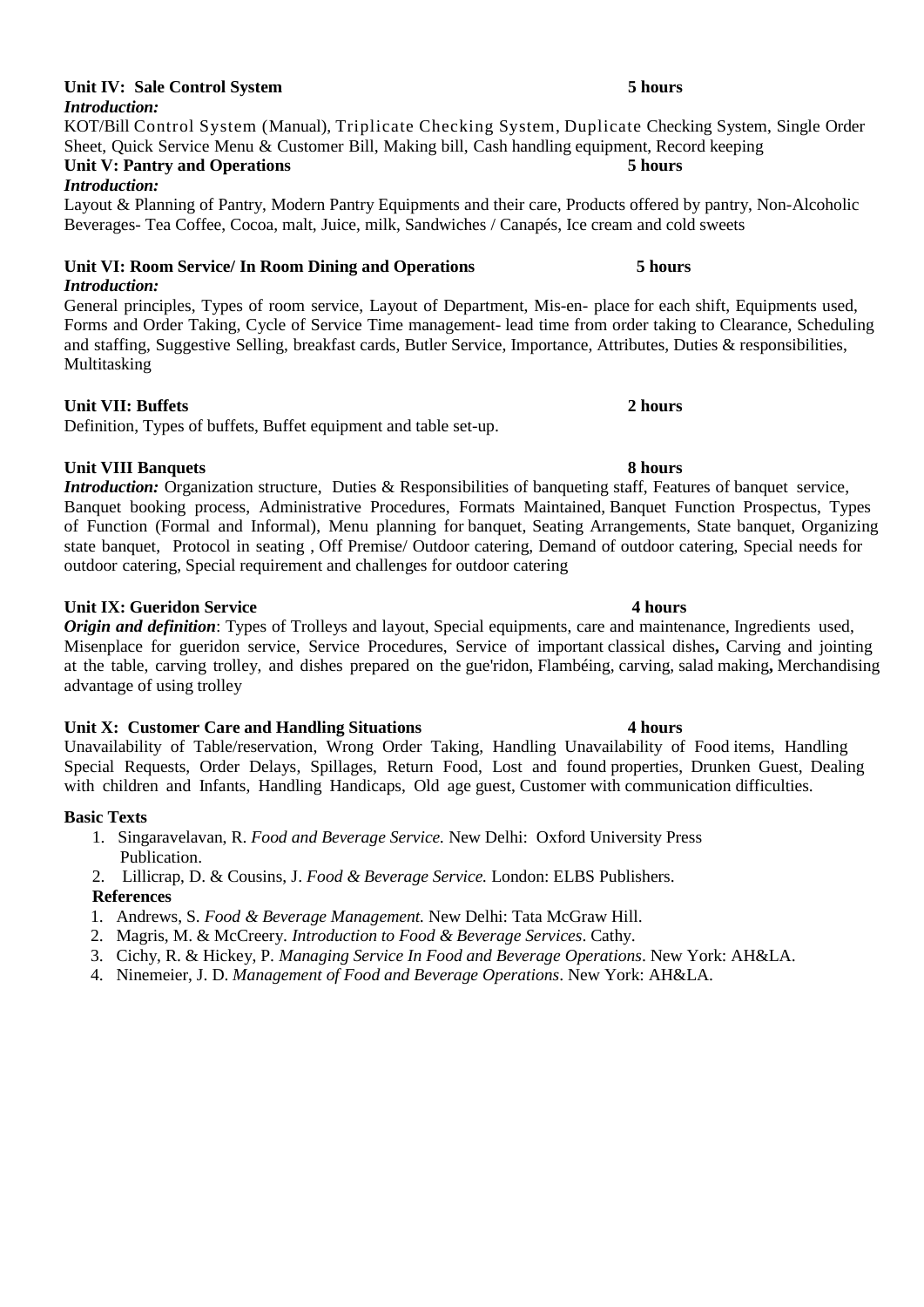# **FNB 195 Food and Beverage Service II (Practical)**

BHM, First Year, Second Semester

### **Course Objectives**

The purpose of this course to give the knowledge of various restaurant concepts and types of food services along with the knowledge of banquet operation and management. It also aims to introduce the students to various specialized catering operations with balanced mix of theory and practice which will enable the students to gain a better understanding of the role of Food and Beverage service in the context of overall catering operations.

### **Course Description**

This course is designed to acquire a thorough knowledge of various restaurant concepts from different parts of the world and their operation. It also deals with banquet operation and management, in room dining and its process, handling the guest situations in restaurants, operating the pantries and serving non alcoholic beverage and tobacco.

### **Course Outcomes**

By the end of this course, students should be able to:

- understand consumer trends, consumption patterns in the various outlets;
- apply aesthetic and functional considerations to space allocation in various outlets;<br>• understand a guest –oriented approach to service:
- understand a guest –oriented approach to service;<br>• identify practical considerations involved in the se
- identify practical considerations involved in the set up of a restaurant facility;<br>• understand various types of non-alcoholic beverage and their set
- understand various types of non alcoholic beverage and their service with accompaniments;
- operate the pantry, provide room service and organize banquet and outdoor catering;
- take care of customer needs and handle the odd situations; and
- serve cigarette and cigar to the customers in restaurant.

### **Course Contents 24 hours**

- 1 Revision of practical from the first semester
- 2 Points to be remembered while setting a cover and during service
- 3 Conducting Briefing/ De-Briefing for F & B outlets
- 4 Taking an Order for non alcoholic beverage
- 5 Service of cigars and cigarettes
- 6 Table laying for different meals & Re laying
- 7 Set up & Service of, juices, soft, drinks squashes, syrups.
- 8 Service of Tea & Coffee, with accompaniments.
- 9 Services of cigars & cigarettes
- 10 Changing of dirty ashtray
- 11 Room Service- Tray and trolley layup, breakfast hanger & service procedure.
- 12 Mini bar- format and operational procedures.
- 13 Filling of Banquet function prospectus, Menu Planning & Service
- 14 Banquet seating styles, formal banquet service
- 15 Mis-en-place for serving a dish from Gueridon Trolley & Service of dishes
- 16 Setting up of buffets and service procedures.
- 17 Guest Situation Handling
- 18 Butler service
- 19 Checklist for opening a restaurant
- 20 Checklist for closing a restaurant
- 21 Practice of standard operating procedures in restaurants

### **Basic Texts**

- 1. Singaravelavan, R. *Food and Beverage Service.* New Delhi: Oxford University Press Publication.
- 2. Lillicrap, D. & Cousins, J. *Food & Beverage Service.* London: ELBS Publishers.

### **References**

- 1. Andrews, S. *Food & Beverage Management.* New Delhi: Tata McGraw Hill.
- 2. Magris, M. & McCreery. *Introduction to Food & Beverage Services*. Cathy.
- 3. Cichy, R. & Hickey, P. *Managing Service in Food and Beverage Operations*. New York: AH&LA.
- 4. Ninemeier, J. D. *Management of Food and Beverage Operations*. New York: AH&LA.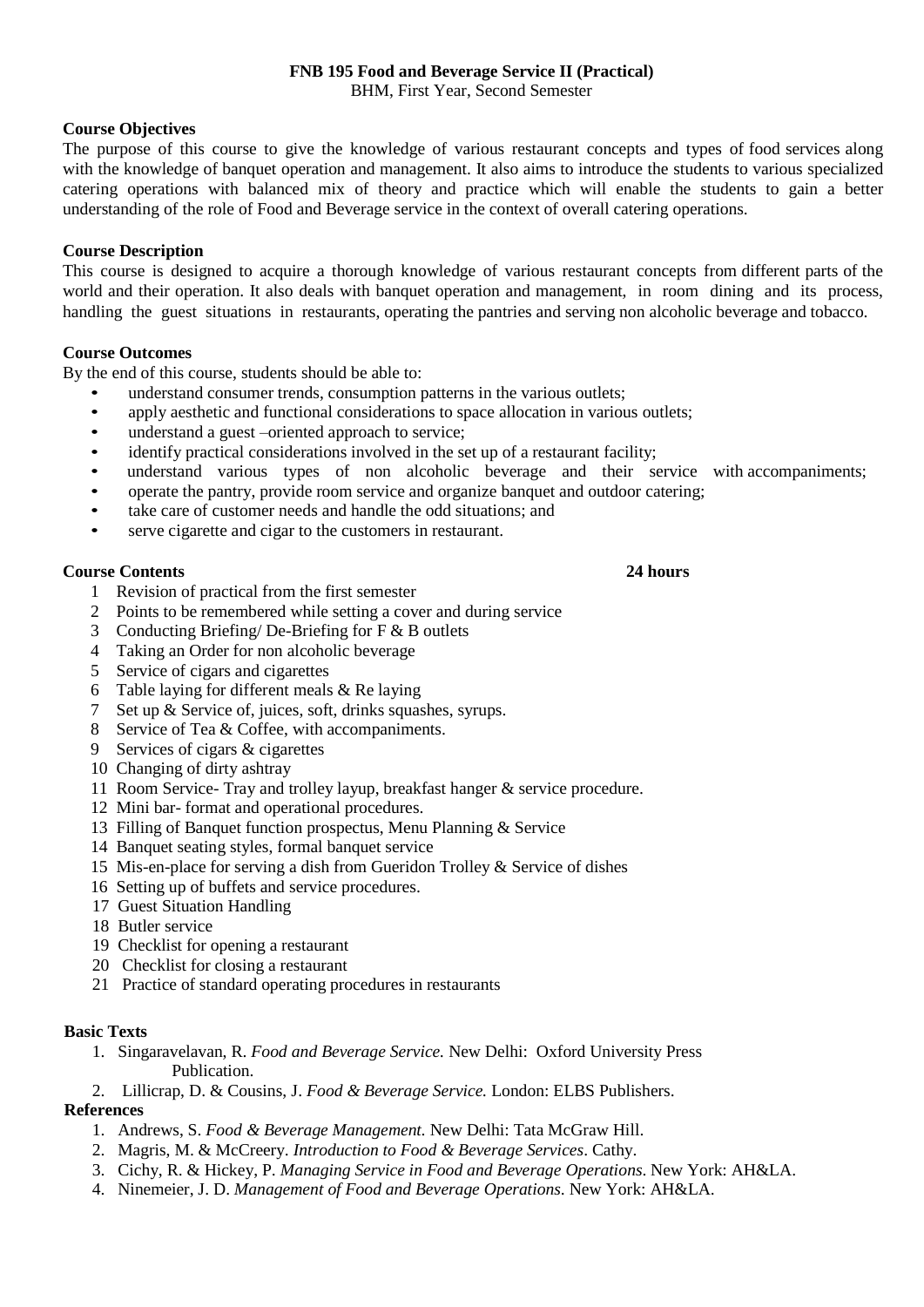## **RDM 183 Accommodation Operations II (Theory)**

BHM, First Year, Second Semester

### **Course objectives**

The purpose of this course is to provide students with a broad and detail knowledge about the department and its management. The course attempts to enable students to understand the role, challenges and opportunities of management in contributing to the successful operations and performance of organizations.

### **Course Description**

This course gives an advance and in-depth knowledge to students about managerial operation of accommodation operation related to those functional areas. Planning and organizing inventories, maintaining par stock level, flower arrangements, interior design, and gardening.

### **Course Out Comes**

By the end of this course, students should be able to;

- understand and explain the linen and its sizes;
- understand and explain the linen room, its types and procedures;
- understand and explain uniform and its procedures;
- understand and explain fabric and its types;
- understand and explain the operating the house laundry;
- understand and explain the planning and organizing of housekeeping department;
- understand and explain the interior designing and decoration;
- understand and explain the carpet and its types;
- understand and explain the flower arrangement and its types;
- understand and explain the garden and gardening; and
- understand and explain the housekeeping budgeting.

### **Unit I: Hotel Linen 2 hours**

*Introduction to Hotel linen*: classification of linen, standard linen sizes

**Unit II: Linen Room 5 hours**  *Introduction to linen Room:* Layout of Linen Room, Types of linen room, Function of linen Room, Location of Linen Room, Equipments used in Linen room, Linen Purchase, Par stock determination, Storage of linen room, Stock taking procedure, Handling discarded linen, Linen distribution.

*Job description:* Duties and responsibilities of linen supervisor and linen attendant.

### **Unit III: Uniform 3 hours**

Purpose of uniform, par stock determination, Fundamentals of selection and designing uniforms, issuing procedure for uniform and linen, care and storage of uniform.

### **Unit IV: Fiber and Fabric 5 hours**

# Types and classification of fiber, characteristics of natural and man- made fiber, use of fabric, selection of fabric.

### **Unit V: Operating In House Laundry 5 hours**

*Introduction to laundry:* Basic layout of laundry, Importance of laundry, laundry equipments, laundry process flow, Stain removal, Valet service and Guest laundry.

### **Unit VI: Planning and Organizing the HK Department 4 hours**

Planning and organizing the inventory in different areas, Scheduling the frequency of cleaning, Setting up of performance and productivity standard, Equipments and supplies inventory level, Duty roaster, contact cleaning service.

### **Unit VII: Interior designing 2 hours**

*Introduction to Interior design:* Role of Interior design in Hotel, Factors affecting interior design, Principles of design.

### **Unit VIII: Interior Decoration 6 hours**

1 *Color*: Color wheel, Types and characteristics of color, Psychological impact of color, Color as camouflage, Color the mood maker)

*Lighting:* Types of lights, Use of lights in different areas in a hotel.

*Floor covering and finishes*: Types of flooring

*Curtain:* Types of curtain, Blinds, Different ways of hanging curtains, Selection of curtain fabric.)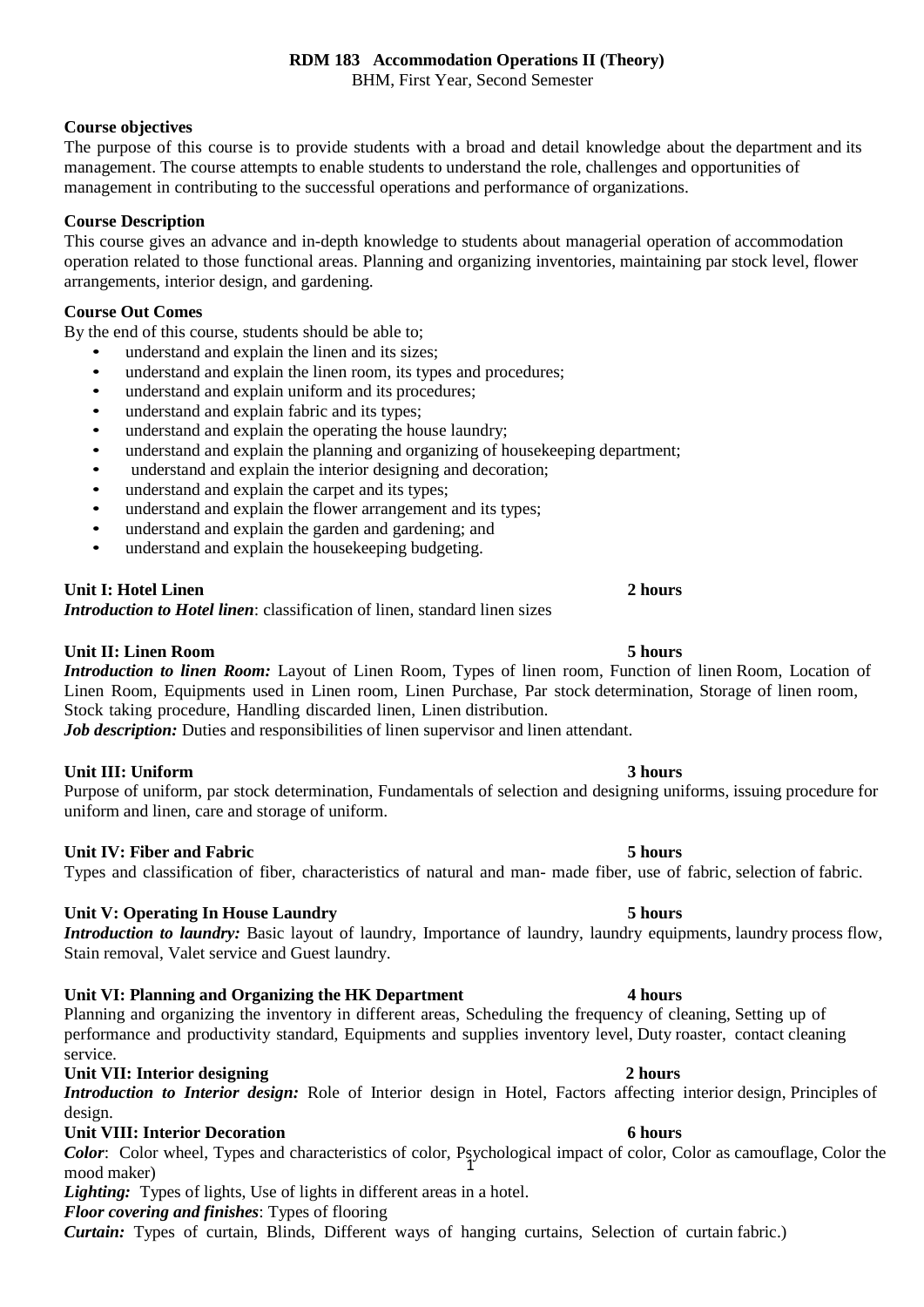Introduction to carpet, Components, Carpet construction, Types of carpet, carpet problems, carpet maintenance, carpet cleaning equipments and methods of cleaning.

# **Unit X: Flower Arrangement 4 hours**

Basic principle and rule for flower arrangement, Types of flower arrangement, General guideline for flower arrangement, prolonging the life of flower.

# **Unit XI: Garden and Hotel Gardening 5 hours**

Garden design, greenhouse and its use, garden fertilizer

# **Unit XII: Housekeeping Budgeting: 3 hours**

Introduction, Types of budget, Budget planning process

# **Basic Texts**

1. Andrews, S. *Hotel Housekeeping Management and Operations*. New Delhi: Tata McGraw-Hill.

2. Raghubalan, G., & Raghubalan, S. *Hotel Housekeeping Operations and Management,*

New Delhi: Oxford University Press.

# **References**

- 1. Branson, J. C., & Lennox, M. *Hotel Hostel and Hospital Housekeeping. New Delhi:* Book Power.
- 2. Kappa, M. M., Nitschke, A., & Schappert, P. B. *Housekeeping Management.* Educational Institute of the

American Hotel and Lodging Association (AH&LA).

# **RDM 193 Accommodation Operations II (Practical)**

BHM, First Year, Second Semester

# **Course Objectives**

After completion of this course the students will be able to understand the detail knowledge about management and operation of the department. Student will also be able to supervise and manage the task.

# **Course Description**

This course attempts to enable students to understand about the operation of different equipments used in laundry, Inspection in different areas, carpet shampooing, floral decorations and supervision.

# **Course Outcomes**

By the end of this course, students should be able to;

- Shampooing the carpets;
- Work in laundry;<br>• I Ise stain removal
- Use stain removals;
- Inspect the guest rooms;
- Inspect the public areas;

# **Course Contents 24 hours**

- Understand the maintenance procedures;
- Work in garden:
- Arrange the flowers; and
- Supervise the rooms.

- 1. Carpet Shampooing (Definition, Components, Construction, Types, Problems and Cleaning Process of Carpet)
- 2. Laundry
- 3. Stain Removals
- 4. Inspection of Room
- 5. Inspection of Public Area, Supervision Public Areas
- 6. Maintenance procedure
- 7. Basic gardening
- 8. Flower arrangement, Decorating special events
- 9. Supervision Rooms

# **Text Books**

- 1. Andrews, S. *Hotel Housekeeping Management and Operations*. New Delhi: Tata McGraw-Hill.
- 2. Raghubalan, G. & Raghubalan, S. *Hotel Housekeeping Operations and Management,* New Delhi: Oxford University Press.

### **References**

- 2
- 1. Branson, J. C & Lennox, M. *Hotel Hostel and Hospital Housekeeping. New Delhi:* Book Power.
- 2. Kappa, M. M., Nitschke, A, & Schappert, P. B. *Housekeeping Management.* Educational Institute of the American Hotel and Lodging Association (AH&LA).

# **Unit IX: Carpet 4 hours**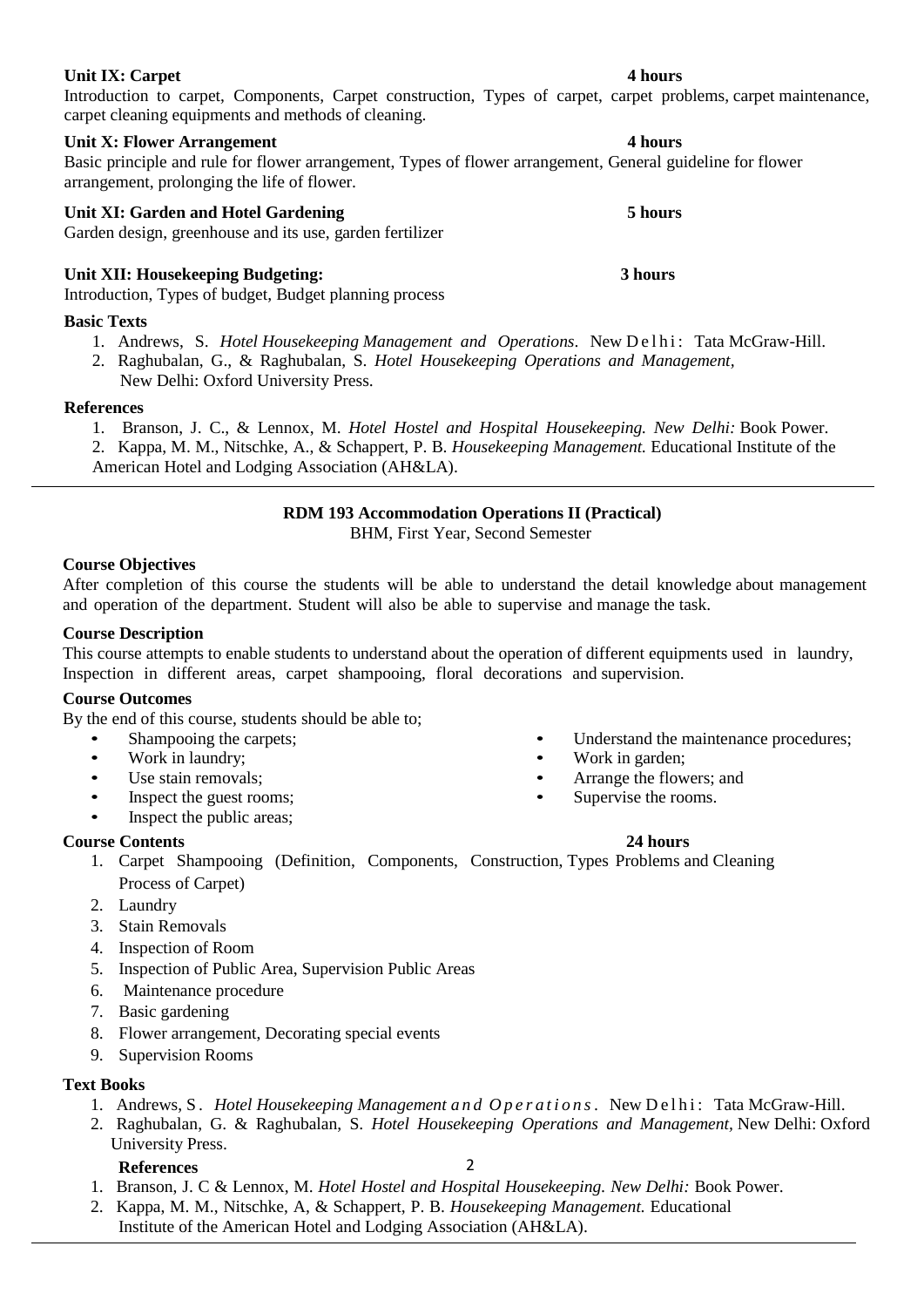### **ENG 102 English II**

BHM, First Year, Second Semester

### **Course Description**

The second semester English course is built on the first semester course and aims at developing students' language proficiency along similar lines. This course comprises all aspects of the English language including speaking, pronunciation, listening, reading and writing. The focus is on improving the students to communicate clearly and effectively. The syllabus for the lessons is based on the course books, but the teacher will also use lots of other materials, including suggestions from students so the content of the class can be more useful and interesting. Students are expected to participate as much as possible, but they will work individually, in pairs and groups as well as the whole class. The teacher will correct their spoken and written errors so that they become more accurate and they will progress quickly.

### **General Course Objectives**

The general objectives of the course will be to enable students to

- extend their vocabulary
- increase their fluency
- become more accurate
- communicate in English more easily
- understand more of the world around them

### **Specific Course Objectives**

The specific objectives of the course will be to enable students to

- make themselves understood in short turns;
- respond to questions and take part in simple conversation;<br>• link ideas together in a simple way:
- link ideas together in a simple way;
- read and enjoy longer texts and write about them;<br>• understand the main points of clear standard input
- understand the main points of clear standard input on familiar matters;
- deal with most situations likely to arise while traveling;
- produce connected texts on familiar topics;
- describe experiences and events, plans, hopes and ambitions;
- give brief reasons and explanations for opinions and plans;
- have enough language to get by in everyday situations;
- express themselves reasonably accurately;
- initiate and deal with familiar everyday interactions;
- link ideas into connected linear sequences; and
- read and write on general topics on different themes.

### **Content Areas**

The content will include a selection of rich interdisciplinary texts of general academic interest and business texts of various genres. The key areas are as follows: personal identification; house and home, environment; daily life; free time, entertainment; weather; travel; relations with other people; health and body care; education; shopping; food and drink; services; places; cultures; science; environment; language; and literature.

### **Teaching Method**

The suggested teaching method is an eclectic mix of lectures, demonstrations, presentations, activities, and seminars. The specific methods for specific units are as suggested for teachers in the course books and teacher manual. Question models will be developed during the teacher orientation program and made available to the campuses.

### **Basic Texts**

- 1. Grant, D., & Hudson, J. *Business Result: Pre-intermediate Student's Book*. Oxford: OUP, 2009. (including Pre-intermediate Interactive Workbook with video)
- 2. Nisani, M., & Lohani, S. *Adventures in English Vol II*. (3 rd ed.). Kathmandu: Ekta 2013. (Including Sounds of English and Stories and Poems cassettes)

### **References**

- 1. Bartram, M. *Business Result: Pre-intermediate. Teacher's Book*. Oxford: OUP, 2009. (including Preintermediate Class DVD and Pre-intermediate Teacher training DVD)
- 2. *Oxford Advanced Learner's Dictionary of Current English*. Eighth Edition. Oxford: OUP, 2010.
- 3. Carter, R., & McCarthy, M. *Cambridge Grammar of English*. Cambridge: CUP, 2006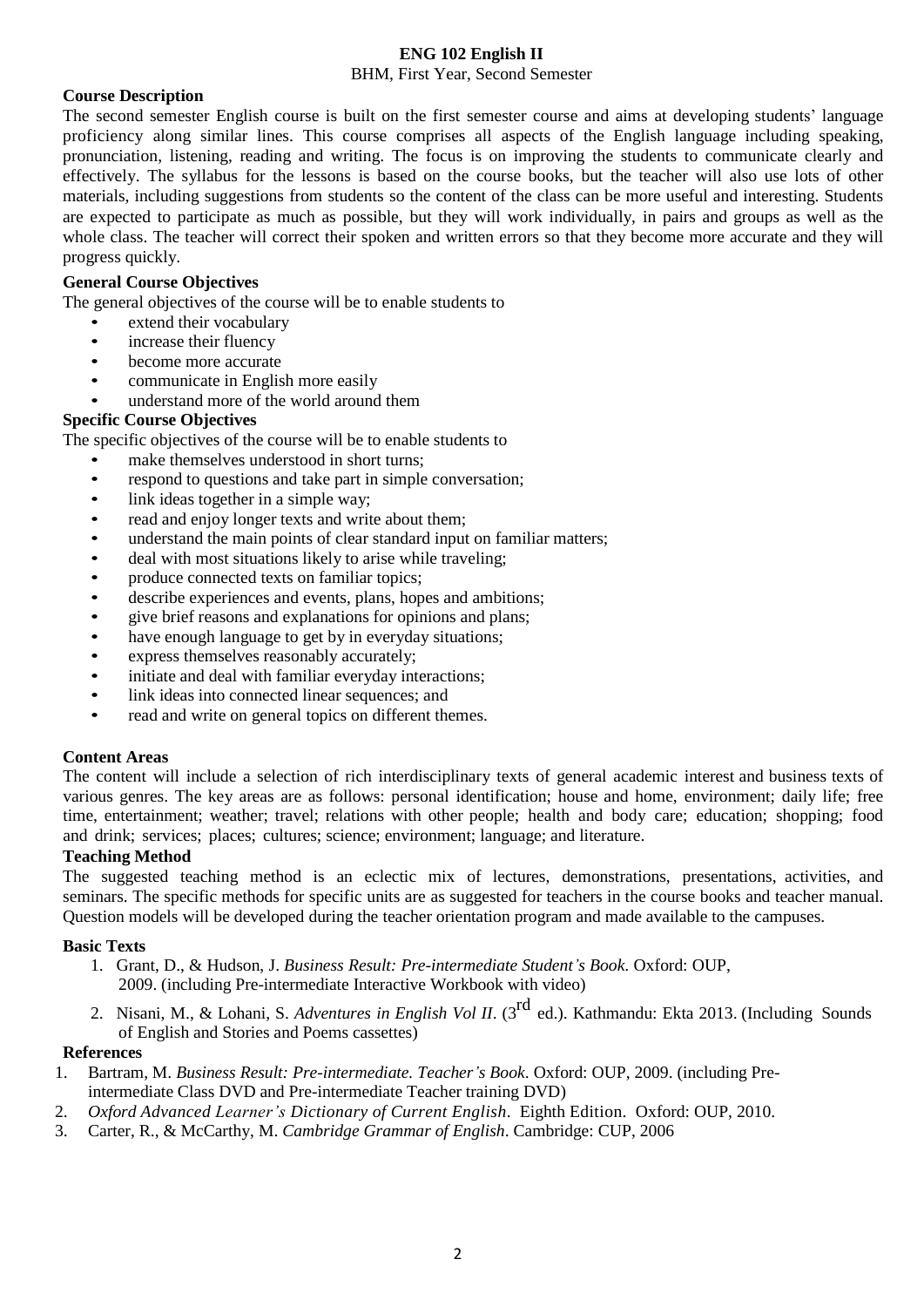### **MTH 105 Basic Mathematics (BHM 2nd Semester)**

### **Course Objectives**

This course is designed to acquaint students with the various mathematical tools to handle various problems related to business and economics.

### **Course Description**

This course introduces basic mathematical tools as they apply to management problems. Specifically, this course covers basic algebraic skills; sets and real numbers; polynomial, logarithmic and exponential equations and functions and their applications; derivatives of a function of single variable and several variables and their applications; integration and its applications; matrices & determinants.

### **Course Outcomes**

By the end of this course, students should be able to:

- acquaint with algebraic skills and their applications;
- **•** apply different set operations to solve the related problems;
- express and solve business related problems by using equations and inequalities;
- understand the concept of function and visualize the graphs of various types of functions;<br>■ annly the derivative in finding the rate measures and solve optimization problems:
- apply the derivative in finding the rate measures and solve optimization problems;<br>■ solve the problems related to integration: and
- solve the problems related to integration; and
- **•** apply matrix operations to solve the problems related to business and economics.

### **Course Contents**

### **Unit I: Basic Algebraic Skills 9 hours**

Linear Equations and Inequalities in One Variable, Graphical Solution of 2x2 System, Solutions of Systems of Linear Equations (up to 3x3 System), Quadratic Equations (Factoring Methods, the Quadratic Formula), Quadratic Inequalities, Sets, Venn Diagram, Set Operations, Number of Elements in a Set, Real Numbers, Permutation and Combination

### **Unit II: Functions and Graphs 8 hours**

Introduction, Domain and Range of Function, Graph of a Function, Linear Functions, Quadratic Functions, Polynomial Functions, Rational Functions, Piecewise Defined Functions, Exponential Functions, Logarithmic Functions and their Properties, Applications of Functions in Business and Economics (Total Cost, Total Revenue, and Profit, Break-Even Analysis, Supply, Demand, and Market Equilibrium)

### **Unit III:** Derivatives **10 hours 10 hours**

Limit of a Function, Continuity and Discontinuity of a Function, Average Rates of Change, Instantaneous Rates of Change: The Derivative, Techniques of Differentiation, Derivative of: Algebraic, Exponential and Logarithmic Functions, Higher Order Derivatives, Applications Related to Rate Measures, Relative Maxima and Minima, Absolute Maxima and Minima, Elasticity, Applications in Business and Economics.

### **Unit IV: Functions of Several Variables 6 hours**

Functions of Two or More Variables, Partial Differentiation (First-Order Partial Derivatives, Higher-Order Partial Derivatives), Maxima and Minima of Functions of Several Variables, Constrained Optimization: The Method of Lagrange Multipliers

### **Unit V: Integration 8 hours**

Indefinite Integrals, Techniques of Integration, Definite Integrals, Consumer's Surplus and Producer's Surplus, Improper Integrals

### **Unit VI: Matrices and Determinant 7 hours**

### Matrices, Matrix Operations, Matrix Equations, Determinant, Inverse of a Matrix, Cramer's Rule

# **Basic Text**

Budnick, F. S. *Applied Mathematics for Business, Economics and the Social Sciences*. New Delhi: Tata McGraw-Hill.

### **References**

Haeussler, E. F., Paul, R. S., & Wood, R. J. *Introductory Mathematical Analysis for Business, Economics and the life and Social Sciences.* New Delhi: Prentice Hall.

Shrestha, K. K., & Thagurathi, R. K. *Applied Mathematics. Kathmandu*: Buddha Academic Enterprises.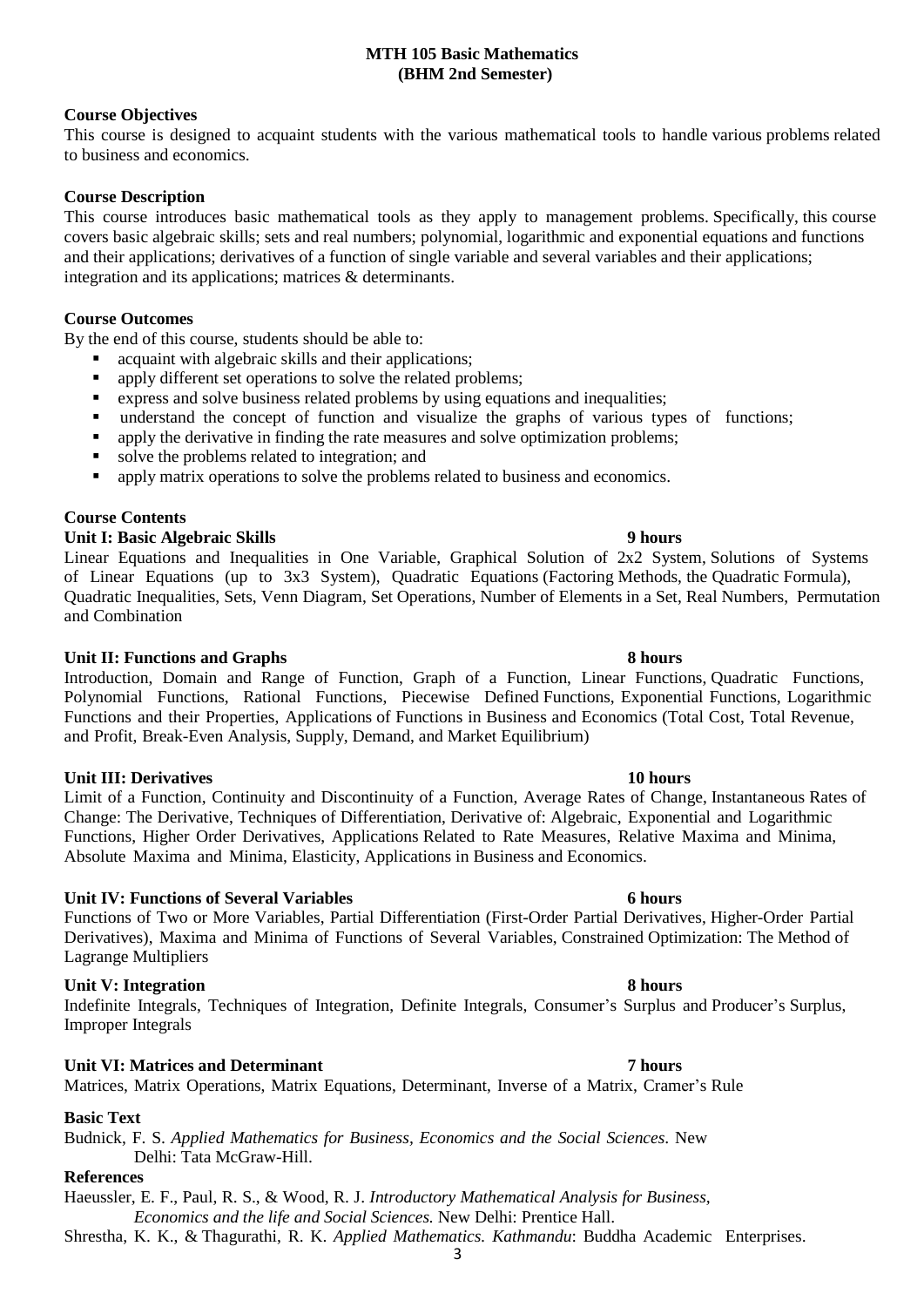### **FHN 191 Food Hygiene & Nutrition (BHM 2nd Semester)**

### **Course Objectives**

The purpose of this course is to provide the students with basic knowledge on nutrients and their role on human health, food sanitation and hygiene, food preservation, and internationally accepted food safety management system.

### **Course Description**

This course presents a thorough and systematic coverage of theoretical and practical aspects of introduction of food, nutrients and nutrition, food microbiology, food contamination and spoilage, food hygiene, food safety and management system.

### **Course Outcomes**

By the end of this course, students will be able to:

- understand and explain the foods;
- understand and explain the nutrients and nutrition;
- 
- understand and explain the food microbiology;<br>■ understand and explain the food contamination ■ understand and explain the food contamination and spoilage;<br>■ understand and explain the food hygiene:
- understand and explain the food hygiene;<br>■ understand and explain food safety and m
- understand and explain food safety and management system.

### **Course Contents**

### **Unit I**: **Introduction to Food 5 hours**

*Introduction*: Definition of food, Functions of Food: Physiological, Psychological and Social functions, Classification of Food Groups: Cereals, Pulses, Nuts and Oilseeds, Vegetables, Fruits, Milk and Milk Products, Egg, Meat and Poultry, Fats and Oil, Sugar and Confectionary, Spices.

### **Unit II**: **Nutrients and Nutrition** 10 hours

*Introduction:* Definition of Nutrients, Micronutrients and Macronutrients.

*Introduction of Carbohydrates*: Monosaccharide, Oligosaccharides, Polysaccharides, Dietary Fibers, functions of carbohydrates.

*Introduction of Proteins*: Amino Acids, Essential Amino Acids, Complete Protein, Partially, Complete Protein, Incomplete Protein, Sources of Protein, and Functions of Protein. *Introduction of Lipids:* Essential and Nonessential Fatty Acids, Functions of Lipid, Cholesterol.

*Introduction of Vitamins*:General Functions of Water Soluble and Fat Soluble Vitamins.

*Introduction of Minerals:* General Functions of Minerals.

*Introduction of Water*: General Functions of Water, Loss of Nutrients during Blanching, Heat processing and milling.

*Introduction to Balanced diet*: Recommended Dietary Allowances (RDA), Malnutrition

### **Unit III: Food Microbiology 6 hours**

Introduction to Food Microbiology, Important Characteristics of Bacteria, Virus, Yeast and Molds, Usefulness, Factors Affecting the Growth of the Microorganisms in Food: Water Activity, pH, Nutrient content, Temperature, Presence of the oxygen.

### **Unit IV: Food Contamination and Spoilage 9 hours**

*Introduction*: Definition of Food Contamination, Primary Sources of Food Contamination, Cross Contamination a n d its Preventive Measures. Causes of Food Spoilage, Growth and Activity of Microorganisms, Chemical Reactions, Natural Enzymes, Damage by Animal, Insects, and Rodents.

Introduction: Methods of food preservation, Pasteurization, Canning, Refrigeration, Freezing, Increasing the Acidity, Drying, Using Chemical Preservatives.

### **Unit V:** Food **Hygiene** 6 **hours**